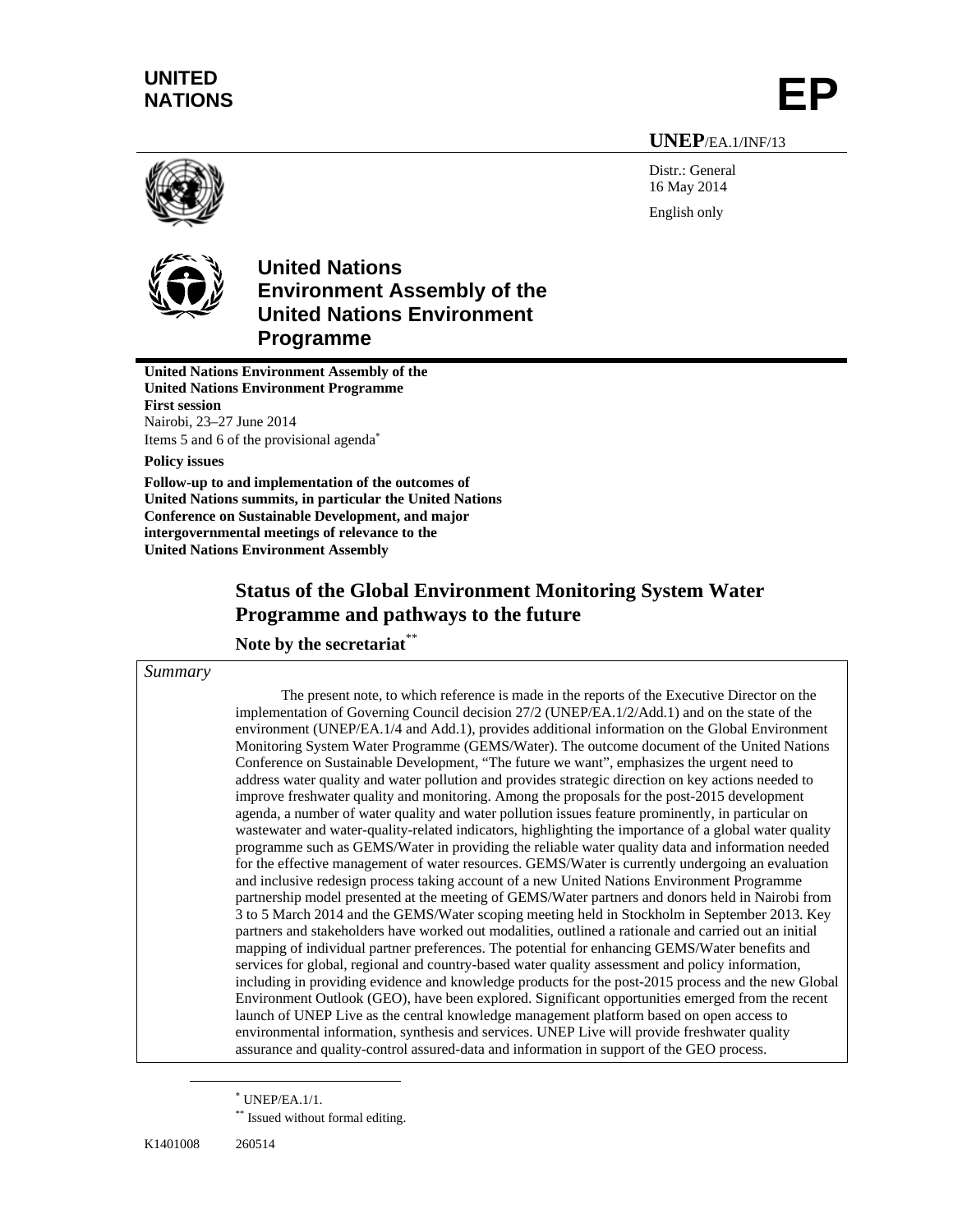# **I. Purpose and objectives of GEMS/Water**

1. Assessment processes constitute the fundamental building blocks that support UNEP's core mandate to keep the world environment situation under review. A successful water quality monitoring and assessment programme must be underpinned by credible science, institutional networks, partnerships and multi-stakeholder collaborative mechanisms, which provide a number of support functions, such as catalysing data flows, facilitating access to and sharing of environmental information. Collectively, these structures and functions support various levels of decision-making, from global to local and set priorities for technology support and capacity-building interventions.

2. Building on the Millennium Development Goals (MDGs) within the Post-2015 agenda, the ongoing development of a set of universally applicable Sustainable Development Goals (SDGs), includes a number of proposals with issues of water quality and pollution prominently featured.

3. Pathways for the future GEMS/Water will therefore be to enhance -and take a lead in environmental water quality assessments and the development of water quality indices relevant to policy decision making. The goal is to continuously provide the evidence base in the wider water quality context enabling informed sustainability transitions and sustainable development. Future products of GEMS/Water will be tailored to (a) improve data coverage, time series data, and enabling multiple scale assessments feeding into processes such as the GEO; (b) inform the post 2015 process towards, SDGs; (c) be an information pool for inclusive knowledge management in the context of sustainable water quality, use and development; (d) support water quality, quantity monitoring; and (e) assess water risks and vulnerability in light of global megatrends and climate change.

4. The role of GEMS/Water within and outside the UN system in monitoring and providing reliable water quality data and information needed for evidence based management of water resources are still and increasingly valued. The 26th UNEP Governing Council (GC) in February 2011 in its decision 26/14 encouraged Governments and other organizations to participate actively in the GEMS/Water Programme by contributing water quality data and information; and inviting Governments and others in a position to do so, including the private sector, to provide financial and inkind support for GEMS/Water Programme capacity-building and transfer of technology efforts in developing countries. It also called for further development of the programme through creating a knowledge base for assessing water quality; promoting access to information; and strengthening capacity to enhance monitoring programmes and analytical assessment and research activities for integrated water resource management in developing countries; and encouraging cooperation at the regional level to enhance water monitoring at the global level. The progress made in the implementation of the decision was recognised and welcomed by the 27th UNEP GC/GMEF in February 2013.

# **II. Background**

5. The GEMS/Water programme is a global programme of the United Nations on water quality whose activities are coordinated by the United Nations Environment Programme (UNEP). In mid 1970s, its activity centre was established in UNEP to coordinate various environmental monitoring programmes carried out globally particularly those within the United Nations System. It comprised five interrelated components and worked through the collaboration between UNEP and other specialised agencies, such as the World Health Organization (WHO), the World Meteorological Organization (WMO), and the United Nations Educational, Scientific and Cultural Organization (UNESCO). Evolving from the pollution and water quality components, the Water Programme of GEMS is one of the two GEMS programmes that has been carried on till today and remained true to its original mandate in acquiring water quality data globally through the global water quality monitoring network. For the past decade, the GEMS/Water Programme has been supported by the Government of Canada, facilitated by Environment Canada and its Canada Centre for Inland Waters to build knowledge and capacity on inland water quality issues.

6. In response to critical issues such as increasing global water quality degradation, and decreasing sustainable aquatic services as identified by several UNEP assessments, an operational strategy for freshwater (2012-2016) was developed to provide a more concentrated and focused approach to freshwater based on its mandate and comparative advantage. The UNEP Water Operational Strategy 2012-2016 identifies four priority areas for action: (1) Meeting the water quality challenge; (2) Benefiting from aquatic ecosystems; (3) Building resilience to climate change through water management; and (4) Mainstreaming resource efficiency. The operational policy reflects on the importance of reversing water quality degradation in the world's freshwater ecosystems to ensure sustainable provision of ecosystem services and benefits. In implementing *Strategic Priority 1 Meeting the global water quality challenge* through its biennial programmes of work, UNEP has centrally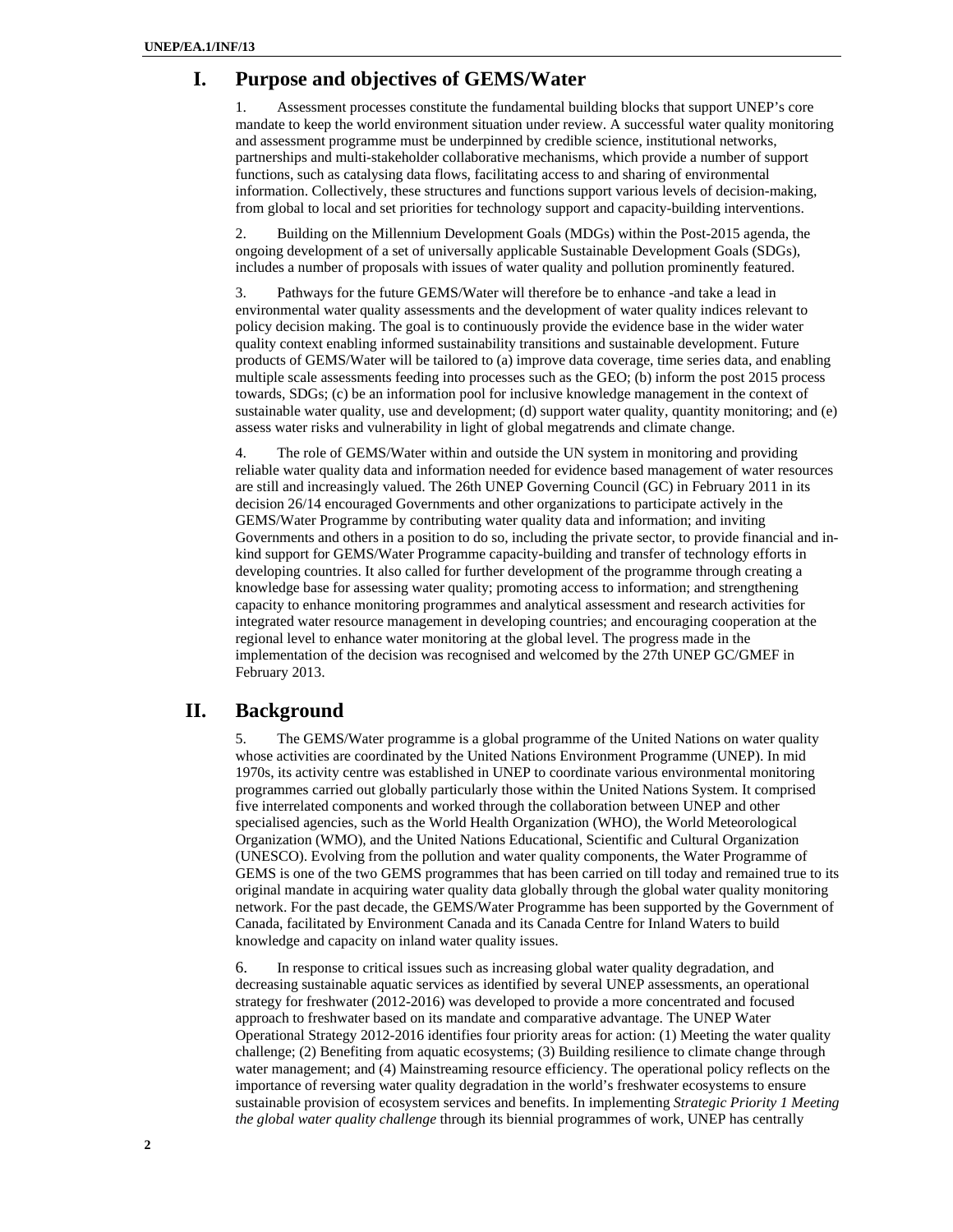positioned the GEMS/Water *to provide technical support to countries in their efforts to improve and expand water quality (WQ) data collection and intensify global and regional assessments of the status of water quality in critical freshwater ecosystems and improve accessibility to reliable data through the global water quality data base.*

### **Transition phase and co-hosting arrangements**

7. The proposed structure for the new phase of GEMS/Water and interactions amongst different<br>Draft Operational Model of GEMS Water



components is illustrated in the f

8. w, where the roles of each element are outlined.



9. The Global Programme Coordination Unit (GPCU) will be based in UNEP's Division of Early Warning and Assessment in Nairobi with support and input from UNEP's interdivisional water group and the Steering Committee. Under the proposed arrangement, UNEP will strengthen the GPCU to provide a more effective coordination and management. It requires: (1) a Programme Management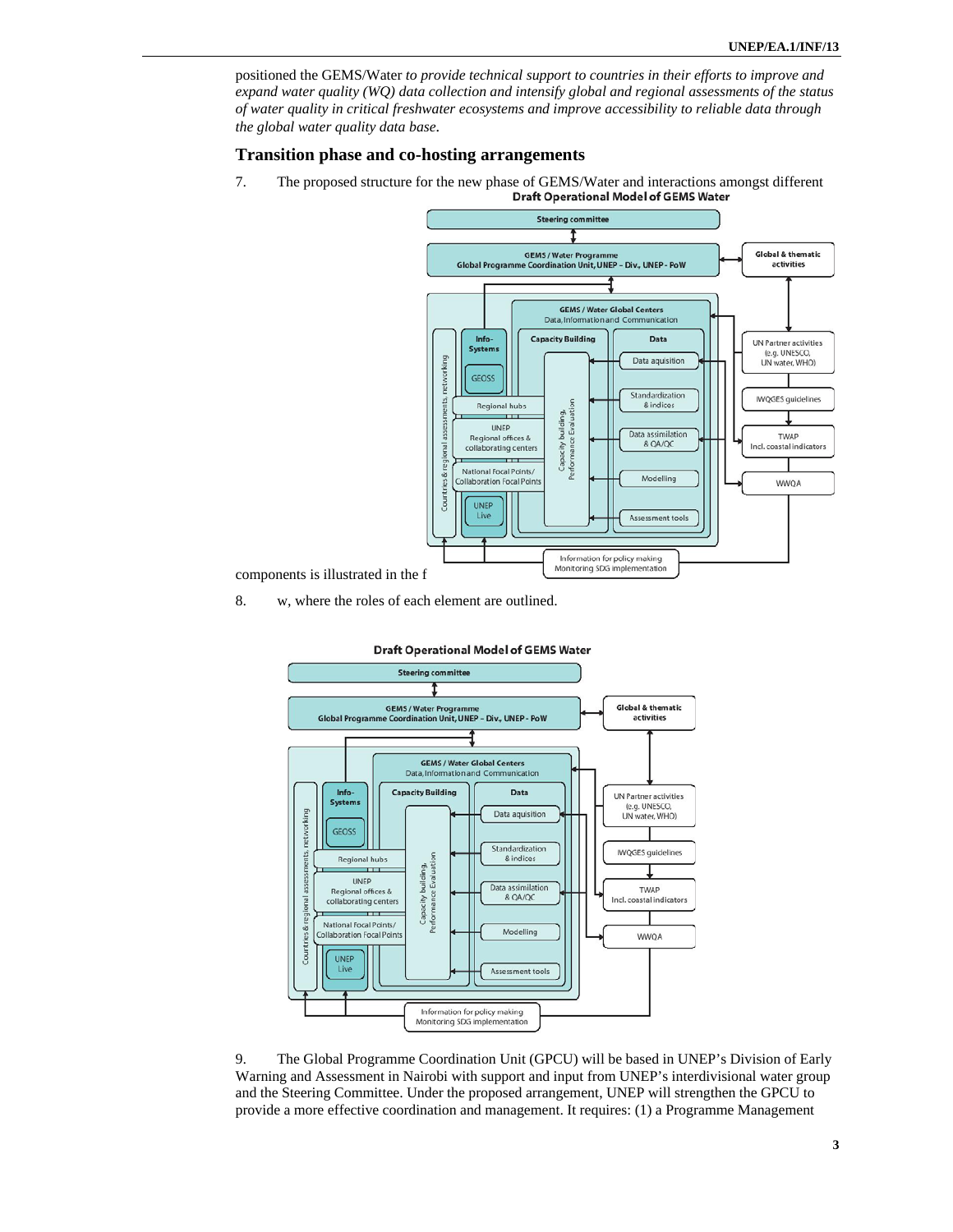Officer; (2) a Programme Officer in a supportive role; (3) two Junior Programme Officers engaged from partner governments whenever the opportunity arises; (4) the Fund Management Office (FMO) with one officer designated to support the programme and one general support staff. Services to inform policy making and coordinating direction are part of the responsibilities of the GPCU. Through representation by senior UNEP management it shall provide support to the United Nations Environment Assembly (UNEA).

10. The Steering Committee (SC) will be chaired by the Director of UNEP's Division of Early Warning and Assessment. It will provide guidance to the GPCU on how best to synergise with other similar and complementary programmes/activities, and assist in soliciting wide support for the implementation as well as partnerships in order to build stronger networks of collaborators. The SC will agree on its own operational arrangements, e.g. modes of communication, frequency of consultation, selection of new members if necessary, etc.

11. GEMStat Unit and Quality Assurance/ Quality Control (QA/QC): Under an Agreement between UNEP, The German Federal Ministry for the Environment, Nature Conservation, Building and Nuclear Safety (BMUB) through the German Federal Institute for Hydrology (FIH) shall provide the appropriate professional personnel, technical facilities and their maintenance and technical support. As part of its efforts towards ensuring credible water quality data from laboratories in developing countries – it will support capacity building activities including conducting of performance evaluation studies in collaboration with the GPCU.

12. The GEMS/Water Programme will be supported by a global network comprised of regional hubs, National Focal Points (NFPs) and Collaborating Focal Points (CFPs). A set of collaborating centres with expertise in particular areas will complement the new network structure.

13. Under partnership agreements currently being developed between Ireland and UNEP, a new GEMS/Water Centre for Capacity Building is foreseen at University College Cork in Ireland to lead the capacity building activities with support from a consortium of Irish universities and institutions. It will partner with the FIH in Germany as co-hosts of the new GEMS/Water Programme and engage with regional and other partners of the GEMS as appropriate. The Capacity building element of the GEMS/Water Programme will build knowledge and skills for monitoring and analysing of Water Quality (WQ) parameters at national, regional and global level and also institutional level. If sufficient resources are applied to this component, the GEMS/Water member countries should eventually reach the same standard in analysis.

14. The WQ assessment element will make use of WQ data at the GEMStat database to contribute to targeted assessments. Through projects like the World Water Quality Assessment (WWQA), the programme is also able to re-engage with its NFPs and CFPs to generate more and updated WQ data and information. It will provide an opportunity for the programme to work closely with the UN-Water Group, its partners, regional and national institutes. On country level and based on an open data policy foreseen in UNEP Live it is expected that countries will enable access to a broader and more comprehensive scope of water quality information.

- 15. Initially, the new Programme will in the near future be advised by two expert groups:
	- (a) Working Group on Data (to be led by Germany);
	- (b) Working Group on Capacity-building (to be led by Ireland).

The terms of reference for both working groups are yet to be defined.

# **III. New vision of GEMS/Water and the way forward**

# **A. Objectives**

16. The following are the objectives of the new GEMS/Water programme:

(a) The new programme will mobilise and support the collection, generation, analysis, open access and more sharing of special and a wide range of water quality parameters that are QA/QCassured and will increase the visibility of GEMS Water and improve the dissemination of its products;.

(b) At regional and global level, the programme will participate in and assist in regular assessments of the status and trends of freshwater quality; and increase regular data submission from member countries as part of national contributions to UNEP Live and fill the gaps in terms of spatial coverage, parameters measured, time variability and consistency;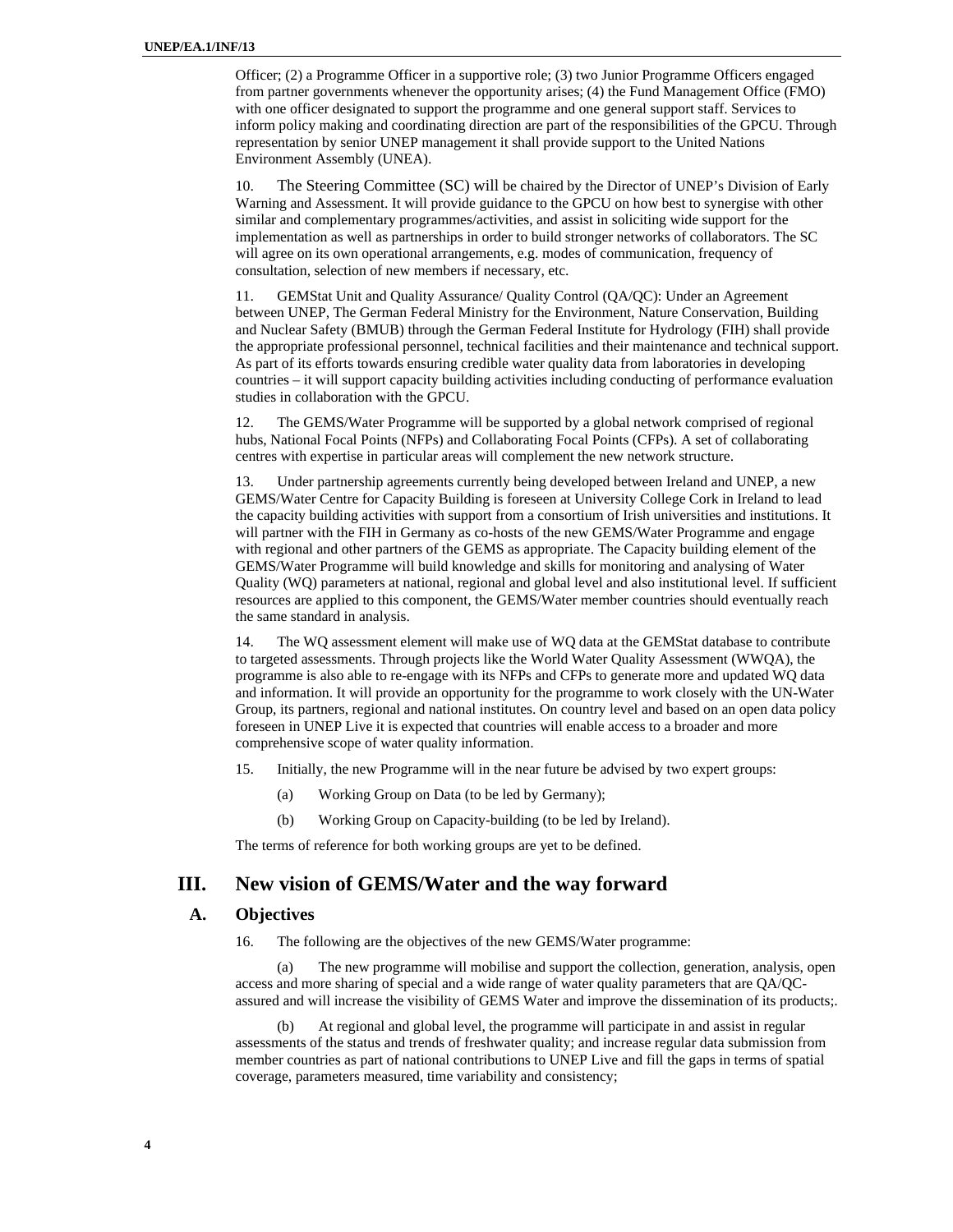(c) The programme will increase networking at different levels from global to national and enhance the capacity of developing countries in water quality monitoring and analysis and data input in the GEMStat database and advance program coordination and implementation.

### **B. Functions**

17. The new GEMS/Water programme will adopt a more integrated approach in upwelling data and information to support assessment processes and inform decision-making. The main functions of the new programme are summarized below.

18. **Use of the UNEP Live platform and other information dissemination media**: The mechanisms will be used to provide freshwater quality-QA/QC assured data and information in support of assessments, policy and decision making and other water-related initiatives within the UN system and produce relevant value added policy products.

19. **Support to sustainable development goals on water quality**: The GEMS/Water programme through the UN-Water<sup>1</sup> mechanism can play a key role in supporting the SDGs development and monitoring processes. Surface and ground water quality data is a valuable asset of the GEMS/Water programme. Large amounts of data have been collected in the past 35 years from approximately 4,600 monitoring stations from over 125 countries. There are in excess of 4.6 million data values stored in the GEMS water database, the *GEMStat*. These range from 1965 to 2013, depending on region/country. If continuously further developed and addressing the still considerable data gaps these time-series data can support the SDG process in establishing the baseline for selected indicators and providing the evidence base for tracking the progress made towards the targets. Disaggregated data in the database is also useful for assessments and important to the development of indicators and statistical analyses. However, although GEMS/Water has been working through an extensive network of national monitoring programmes and collaborating institutions to upwell data from countries and regions, considerable gaps still exist in temporal, geographical and parameter coverage. It is expected that working through UNEP Live and the UNEP Regional Offices will provide new avenues for mobilizing country data in a broader and continued coverage.

20. **Support to the UN-Water Group, Water Quality assessments and management activities**: Through UNEP's membership in the UN-Water Group, the GEMS/Water programme is well placed to support the UN-Water Group in its coordinated contribution to the processes leading to 2015 and beyond. The work of GEMS/Water on water quality indices and assessments could serve as a starting point for the establishment of a harmonized and coherent global monitoring system and a regular assessment process such as the World Water Quality Assessment Report providing information for water resource management at the national, regional as well as the global level.

21. **Increased WQ data for indicator development – working with UNEP Live and Regional Offices**: The UN system task team Working Group on Monitoring and Indicators when presenting the lessons learned from experience with MDGs monitoring framework, and making recommendations for the formulation and monitoring of new indicators and targets, stressed that it is important to invest in country capacities for data collection and reporting, leading to progress in disaggregation as well as towards the development of new indicators. UNEP Live (www.unep.org/uneplive) will work with countries and key partners within and outside the UN to build capacity, as a neutral broker encouraging access to data and information and to develop global regional and national perspectives. During Phase 1 of the platform, countries will have the opportunity to store, publish and decide on which data to make available through UNEP Live. This will be pilot-tested with 3-4 countries. During this phase, UNEP will contact all countries, through UNEP's regional offices, so that relevant and upto-date information and data can be made available on the platform. This will enhance the capacity for data collection and analysis to support indicator based assessments at national and international levels. GEMS / Water (namely through GEMStat) and the World Water Quality Assessment (WWQA) Project will be requested to explore both best possible data coverage on country scale in the pilots as well as a first global coverage of 2-3 commonly agreed key parameters.

22. **Integration with transboundary initiatives**: As a direct link to GEMS and also working with UNEP Live the Global Environment Facility Transboundary Water Assessment Programme (GEF TWAP) provides five independent indicator-based assessments three of which directly referring to fresh water and to some extent the interfaces between them, including their socioeconomic and governance-related features. Their input data and indicators are being assessed and organized and will be presented in a common data portal linking five individual water system databases that contain more

 $\frac{1}{1}$ <sup>1</sup> UN-Water is the United Nations interagency coordination mechanism for all matters related to freshwater, including surface and groundwater resources, as well as sanitation within the United Nations System and with non-UN partners.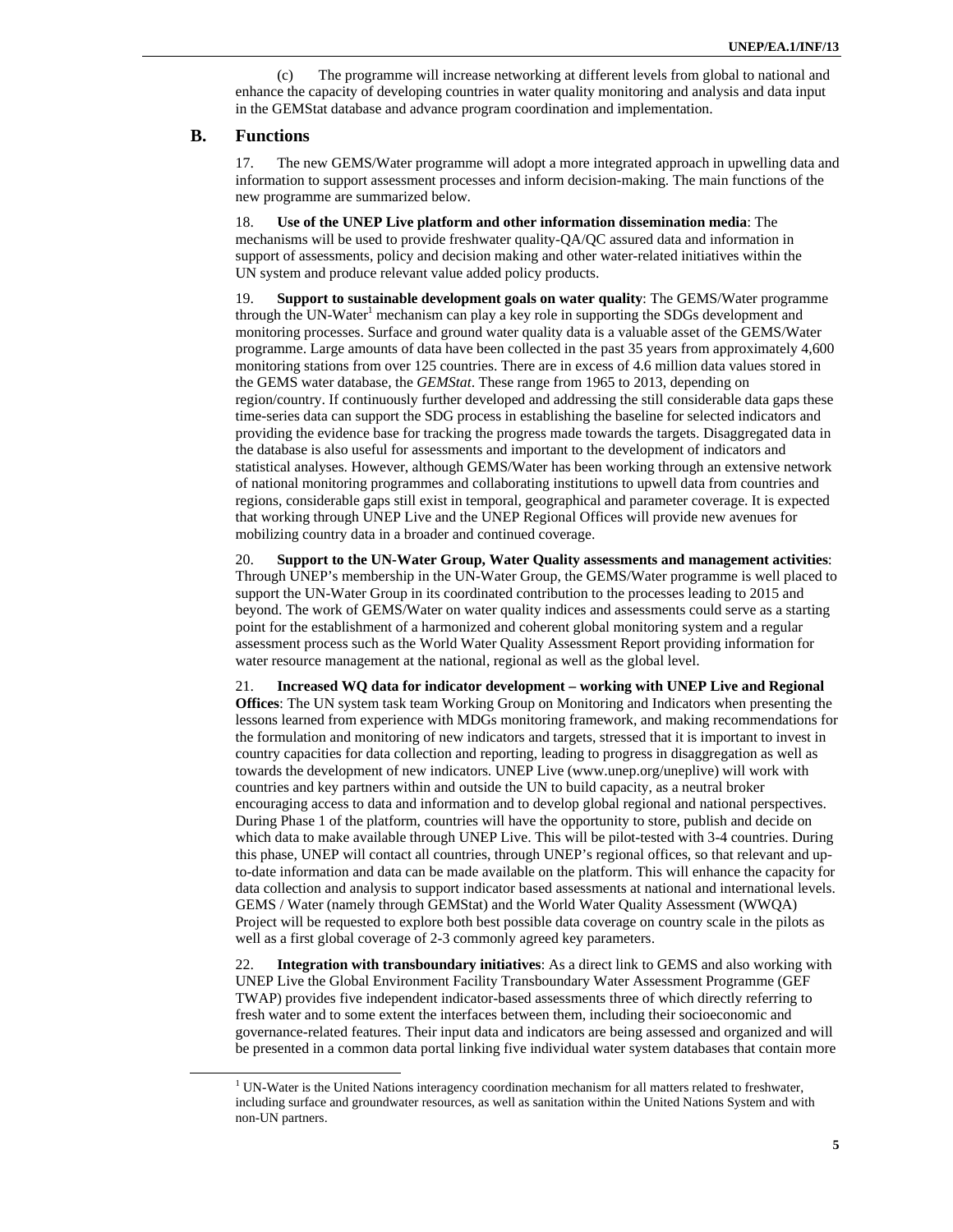detailed data and information (www.geftwap.org). TWAP results are aimed at informing policymaking and funding priorities, as well as to document the status of, and monitoring the trends in transboundary water systems, in response to national, regional and international management.

# **C. GEMS/Water Programme: key challenges**

23. **Inadequate and single donor financial support**: The working model used during the past 35 years has relied almost entirely on the technical capability and support from a single donor, which on the one hand provided solid and generous support and at the same time has put some restriction on the human and financial resources of GEMS /Water.

24. **Diminishing programme's visibility**: Challenges in establishing itself as an authoritative voice in environmental water quality assessment within the UN system is linked to a need for a strong global leadership and adequate long term levels of financial support and continued data flows.

25. **Existing data coverage, consistency, and a range of critical gaps in some regions**: Thus currently available data is not always representative to provide a comprehensive global overview of the water quality status.

26. **Perceived lack of tangible benefits to members**: Data submitted to the GEMStat is sometimes perceived not to provide immediate benefits to members i.e. data providers. It will be pivotal to work with countries and build capacity and analytical skills also relying on UNEP Live to enable multi scale and issue driven assessment and analysis on country, system and institutional level.

27. Lifting GEMS / Water to a central role in the SDG process**: i.e. to be seen as the leading mechanism and enabling broker assisting in indicator focused monitoring of water quality and providing evidence for countries to scan the SDG targets in the Post 2015 process**.

28. **Keeping track on future data developments**: such as big data (remote sensing information as part of e.g. the Copernicus program) and exploring avenues to bring/link water quantity information and ultimately also link coastal and estuarine water quality.

## **D. Transitioning the GEMS/Water Programme and options for sustainable solutions**

29. **GEMS/Water Programme transition**: The termination of the generous Environment Canada funding for GEMS/Water at the end of the current agreement, March 31st 2014 and the preparedness of a new host (BMUB through engaging FIH in Germany to host GEMStat) presents an opportunity, with Ireland, as co-host namely focusing on capacity building. The goal is to rethink the role and structure of GEMS / Water including to identify new ways towards strong global leadership and multiple donor input to global water quality assessment. It is critical to establish a collective process of technical structural and funding discussions with partners and stakeholders to build on past accomplishments and experiences in developing a new sustainable GEMS/Water programme. Several evaluations of the GEMS/Water Programme since 2002 by Environment Canada and UNEP suggested possible future options, business and governance models for the Programme. The information provided in these evaluations and reviews, plus suggestions and recommendations emanating from consultations with water quality experts and colleagues in the water quality field, serve as the basis for proposing a draft future business and governance model for GEMS/Water based on a strong global leadership and a multiple donor support. Critical issues facing the programme are to be taken into consideration together with emerging water quality challenges. There is need to look at existing and emerging opportunities and capitalise on these namely working closely with and relying on the support by UNEP Live and the countries to be engaged through UNEP Regional Offices.

30. **GEMS/Water Programme: capitalising on opportunities**: There are opportunities that may have a significant bearing on how the proposed programme is designed. These opportunities are described and grouped as follows (albeit not exclusively).

### **Creating strong partnerships and technical support**

31. A business model with strong global leadership and a support base of many partners and donors with long term funding is needed. This provides an opportunity for potential new donors and or technical partners to get involved in GEMS/Water programme based on their specific areas of interests and technical expertise. A broad based financial support at regional level with the engagement of regional hubs in resource mobilisation, targeted towards appropriate water quality assessment and capacity building projects is desirable. All these aspects have been successfully addressed in a first partnership and donors meeting held at UNEP headquarters 3-5 March 2014 back to back with the World Water Quality Assessment and the International Water Quality Guidelines for Ecosystems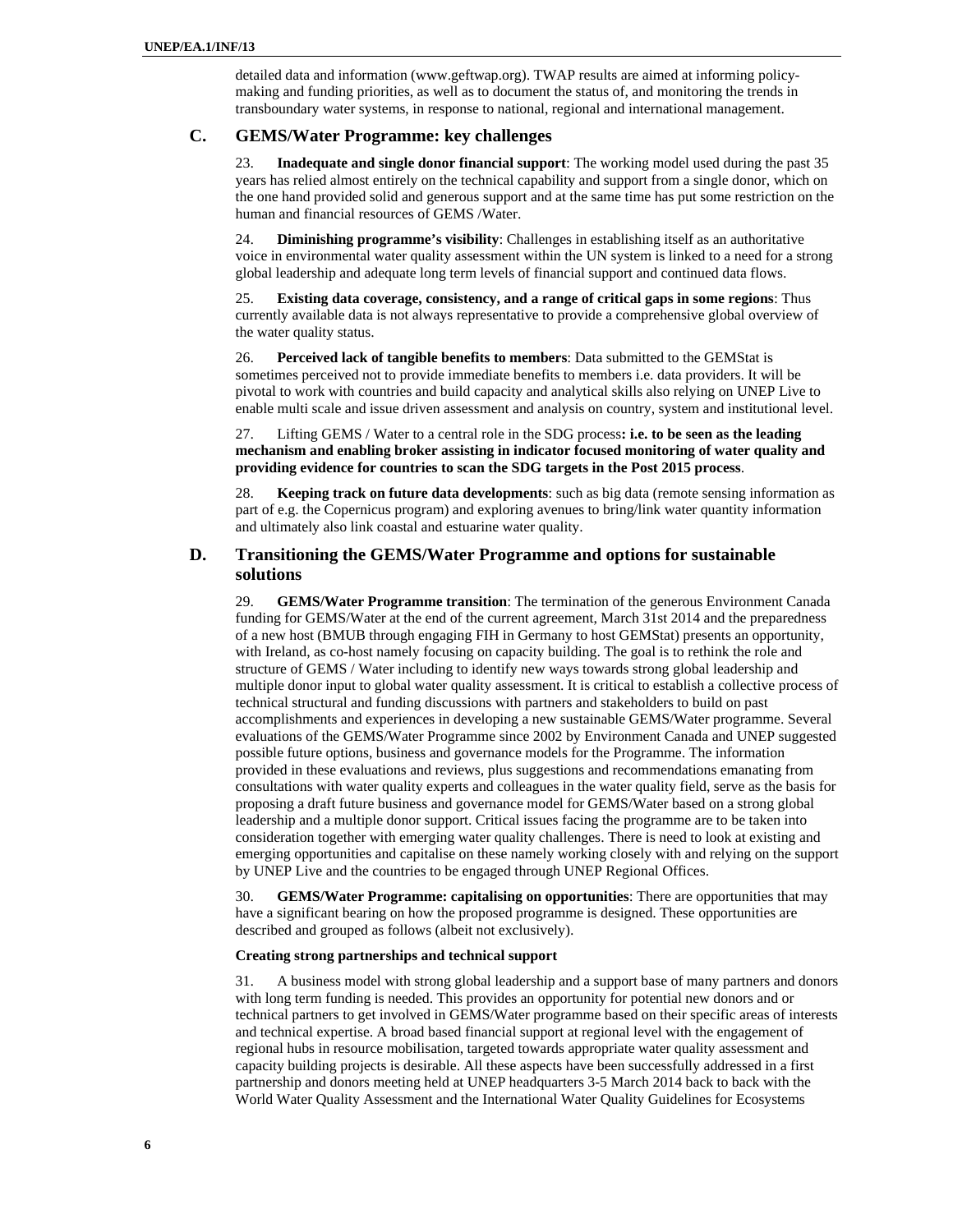project. This underlines that UNEP aims to make the development of the new business model a collective and inclusive effort together with partners.

32. There is a need to establish a stronger relationship with water quality institutions and organisations at regional level especially in developing countries and countries with economies in transition, through delivery of appropriate water quality assessments, training and capacity building initiatives that address their needs at that level.

33. Programmatic synergies between the GEMS/Water Programme and other UN Agencies, e.g. World Meteorological Organization (WMO), World Health Organisation (WHO), UNESCO International Hydrology Programme (UNESCO/IHP) can be enhanced e.g. through regular UN-Water Group meetings.

34. Similarly, internal cooperation between GEMS/Water and other UNEP water-related programmes, e.g. The Global Plan of Action for the Protection of the Marine Environment from Landbased Activities (GPA) or UNEP Regional Offices should be noticeable and explored for appropriate activities.

35. UNEP-Live (www.unep.org/uneplive) in its function as a knowledge management platform designed to bring together relevant but widely dispersed archived and current information for policymaking will enable the use of global services combined with regional, national and local data to identify key emerging environmental issues and support integrated assessments and policy analysis on the state of global, regional and local environments. The principles used for UNEP Live include open access and the sharing of data once for multiple uses.

#### **Improving the availability of data**

36. To deal with the problem of data coverage and gaps there is opportunity for involvement in regular and comprehensive global overviews of the water quality status. Therefore a variety of parameters, geographic coverage and inclusion of many types of water bodies in the study will be needed leading to determination and prioritisation efforts in data collection and networking. Promotion of data collection from basin-level projects and activities initiated at the regional level and supported by the programme at the global level to beef up submissions in the GEMStat database.

37. The updating and added developments in the GEMStat database provides an opportunity to provide more assistance and web based tools to users on data analysis and interpretation of their results, especially in support of policy decision making;

38. Providing of a countries open access to QA/QC checked Water Quality on the UNEP Live platform, will encourage interaction between users and data providers. This could lead to a wide range of uses for academia, business and policy development and enactment.

#### **Strengthening capacity building in developing countries**

39. Capacity building activities have depended on resource persons from Environment Canada. Building on this solid foundation, the current and future change provide ample opportunity to redesign, regionalise and adopt modern tools in capacity building approach for the Programme according to programmatic focus, priorities and financial feasibility.

#### **Participating in regular Water quality assessments**

40. The Post-2015 UN Development Agenda provides a great opportunity to demonstrate the value of GEMS/Water and the significant role it can play in supporting the process with its WQ data. With these data, the programme should participate in and provide guidance in periodic global and regional water quality assessments, which include a review of the state and trend of the water quality and production of reports and real time country/regional level findings posted on the UNEP Live platform.

### **E. Reforming GEMS/Water Programme**

41. This is an opportunity for a detailed reformation of the Programme as presented in the report entitled, *The proposed Structure and Business Model for GEMS/Water*, whose highlights are as follows:

42. **Regional Hubs**: to be created through collaboration with regional and national centres of excellence with similar interests in water quality i.e. as Communities of Practice and the involvement of UNEPs regional offices. Their proposed roles and functions are given in the annex. For a first example under development see paragraph 43.

43. **GEMStat database**: will be hosted by the German Federal Institute for Hydrology (FIH or Bundesanstalt für Gewässerkunde (BAfG), under an Agreement between UNEP and the German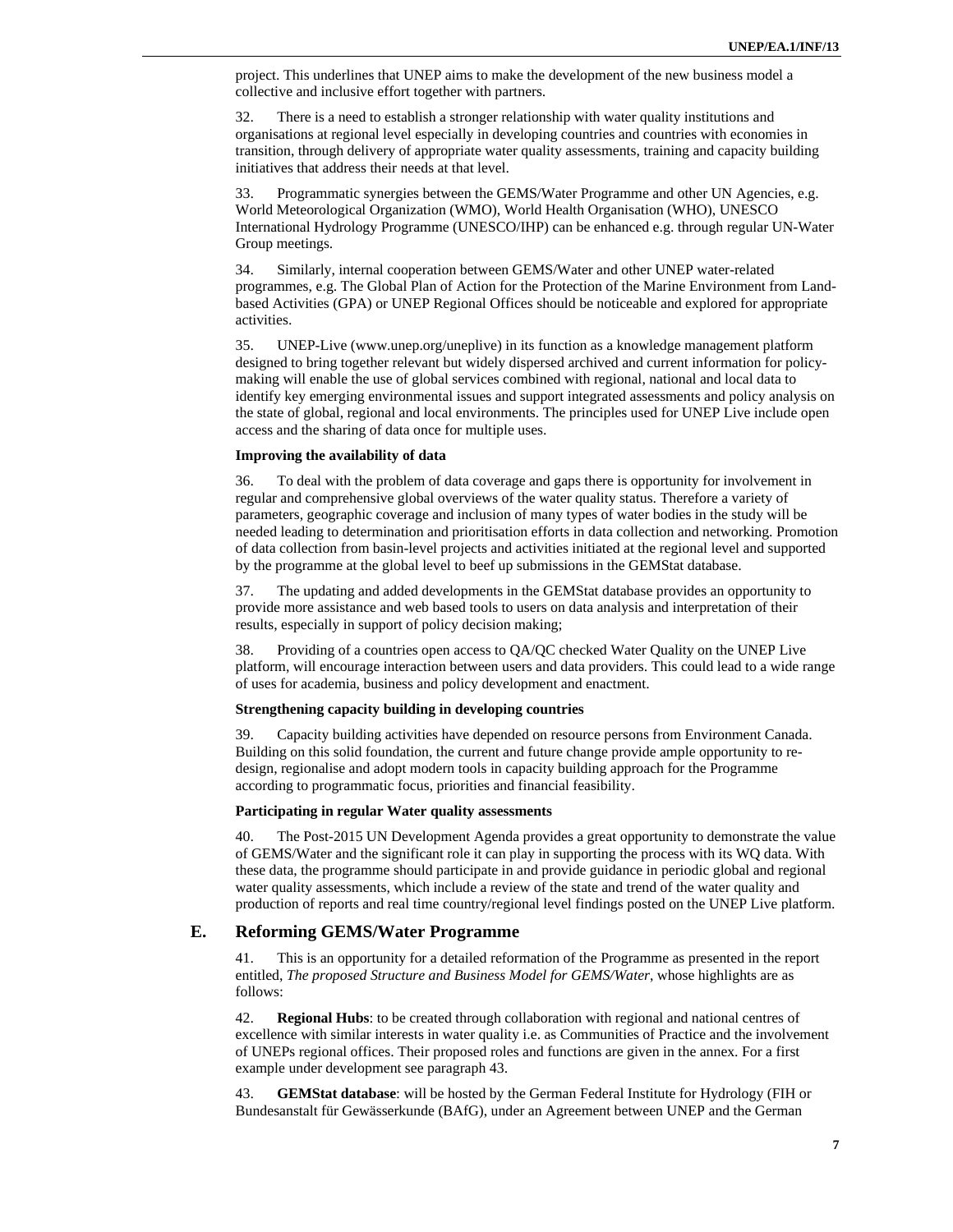Federal Ministry for the Environment, Nature Conservation, Building and Nuclear Safety (BMUB, acronym in German). The FIH is tasked with this responsibility by BMUB

44. **The capacity building component** under leadership with and coordination by the partners in Ireland will be redesigned. This will be carried out in collaboration with technical partners, regional hubs and UNEP regional offices. Some countries that could be potential capacity building hubs are Israel, South Korea, China, Japan, South Africa etc. Brazil through its National Water Agency (ANA) is in the process of finalizing a Memorandum of Understanding (MoU) with UNEP for a regional hub which will likely have a focus on capacity building.

45. **The Laboratory Performance Evaluation (PE) Studies** will continue as a demand driven service at a minimal cost in collaboration with Ireland, the German Federal Institute for Hydrology (FIH) and selected institutes either governmental or private in nature with expertise in PE studies and UNEP GEMS/Water Programme.

46. **The Global Programme Coordination Unit (GPCU)** will provide a strong global leadership, by strengthening the team at UNEP Headquarters to coordinate and manage the Programme.

# **IV. GEMS/Water Global Data Centre - GEMStat**

47. After 35 years of successful operation of the GEMS/Water Global Data Centre including the global water quality database GEMStat in Canada, the Government of Germany supports the operation of GEMStat as of April 1st, 2014.

### **A. Organization**

48. The GEMS/Water Global Data Centre, funded by the German Federal Ministry for Environment, Reactor Safety and Construction is facilitated by the German Federal Institute of Hydrology and the German Internal Hydrology Programme – of UNESCO and Hydrological Water Resource Programme - of WHO (IHP/HWRP) Secretariat and operates under the auspices of the UNEP GEMS/Water Global Coordination Unit.

49. In the course of 2014, the full operational state of the data centre will be established gradually subsequent to migrating the GEMStat database and information system and hiring staff. From 2015 onwards, five full-time employees are being planned to support the operation of the data centre.

## **B. Content**

50. The GEMS/Water Global Data Centre has the following main functions:

(a) Collect water quality monitoring data from national partners and collaborating organizations in GEMStat and enhance its accessibility and interoperability;

(b) Control and assure data quality within the database and support partners on samplings, analysis and QA/QC methods;

(c) Contribute to water quality assessments and guidelines for environmental water quality;

(d) Develop reports and data products to improve the knowledge on global water quality issues;

(e) Enhance the capabilities to monitor post-2015 development with regards to water quality and targets;

### **C. Technical**

51. The existing GEMStat database and information system is currently being migrated and updated maintaining the current functionality and developing/enhancing the user experience and interoperability with existing global information system such as UNEP Live and GEOSS.

52. The focus of the technical development is on implementing and promoting open data exchange formats and web services to foster free access and to improve collaboration.

## **D. Regional implementation**

53. Regionalisation will increase visibility and help GEMS Water to have better operational activities in the future by responding more effectively to country needs in capacity building and technical support. This strategy will lead to the creation of regional hubs in institutions that have a leadership on water quality monitoring and assessment.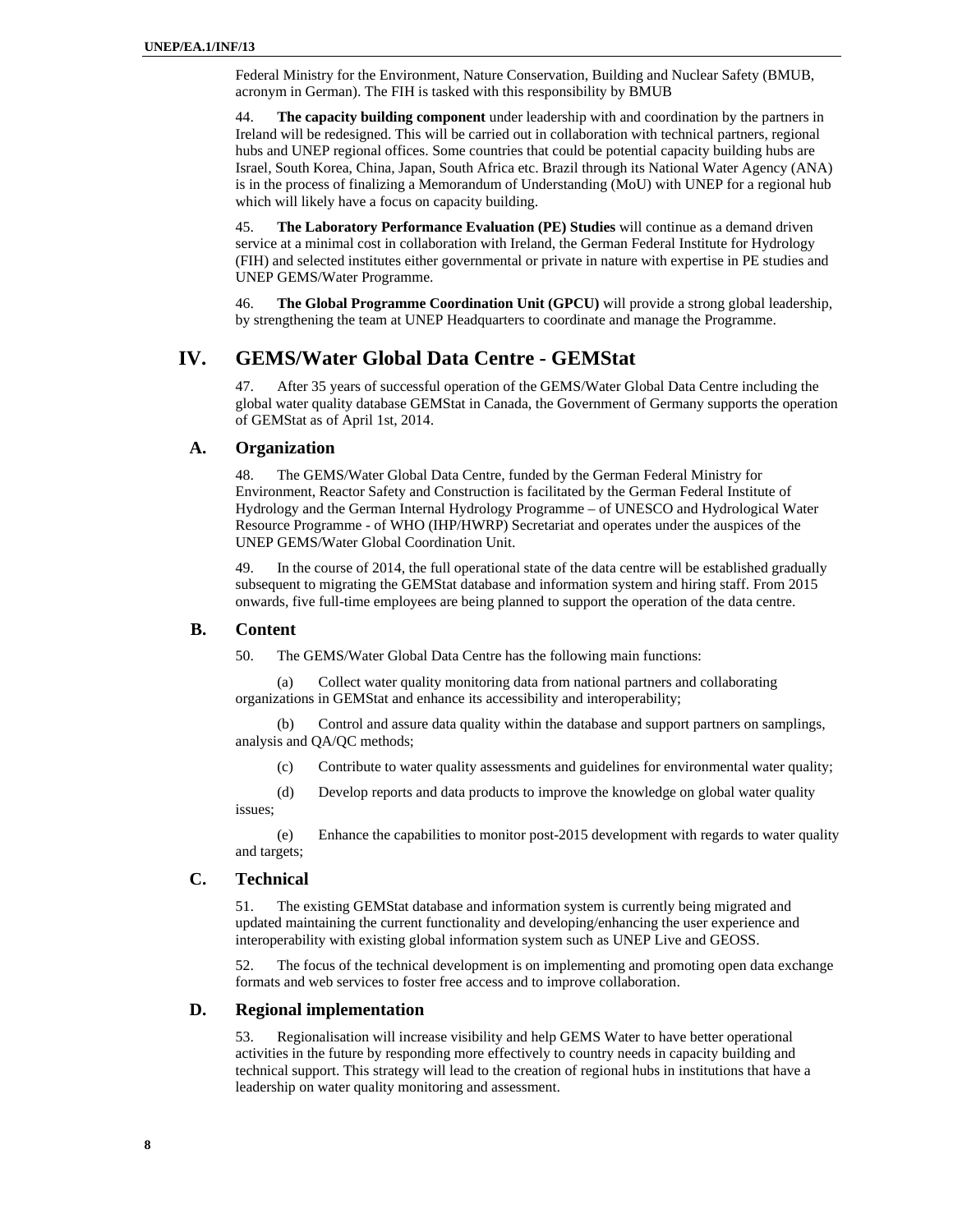# **V. Programme support functions and structures**

54. Through the transition into a new business and governance model, the GEMS/Water programme will build partnerships with the world water community and institutions interested and engaged in capacity building by increasing participation of developing countries in water quality monitoring, assessment, research and reporting, developing training courses and promoting partnerships to deliver via regional centres of excellence, making data accessible on UNEP Live and building constituencies for continued data flows.

### **A. Partnerships and the new GEMS/Water Network**

55. Partnerships and networking are essential to the Programme's success and sustainability. To provide direct support to the implementation of the work programme at the global level, strategic partnerships are being established with the Governments of Germany and Ireland particularly on the management of GEMStat and capacity building activities, respectively.

56. At the regional level, GEMS/Water is actively seeking to develop new partnerships with governmental and non-governmental institutions having relevant technical and training profiles and common mandate in water quality to serve as regional hubs for capacity building. Regionalisation will help GEMS/Water to have a better operation in the future by responding more effectively to country needs in capacity building and technical support. This strategy will lead to the creation of regional hubs in institutions that have a leadership on water quality monitoring and assessment. The support of technically skilled personnel through a comprehensive partnership network is essential for GEMS/Water in the future.

57. This approach will evolve through the advice of the Steering Committee. To date, the Government of Brazil (through ANA) has expressed its firm interest in becoming a regional hub for Latin America and the Caribbean as well as supporting the capacity building activities for Portuguesespeaking countries in Africa. A related MoU is in its final stages. In addition to developing partnerships for direct support, the Programme will also examine where programmatic synergies and complementarity can be found through partnerships within and outside the UN system in order to optimise the resources and maximise the programmatic impacts to reach the common mandate on water. At the global level, GEMS Water should be closely affiliated with UN Water Group, UNESCO and the WMO.

58. The existing GEMS/Water network of NFPs are formally designated by countries as entities responsible for the sharing of water quality data and information with GEMStat as well as coordinating with the Programme on capacity building needs and activities. The programme also reaches out to other data sources by working with a network of CFPs from academia, research institutions and other organisations such as river and lake commissions. Efforts have been made over the past two years to revitalise, build and strengthen the networks through formal letters to the appropriate government ministries dealing with water quality in each country. Four workshops have been organised in liaison with regional Offices, ensuring a more engaging, building and strengthening of the networks. Forty countries were involved in this network strengthening process. Currently there are 83 NFPs and 18 active CFPS. This process has to continue with a closer involvement of UNEP's regional Offices to re-confirm, or indicate new designation of NFPs. The Data Working Group will provide advice on identifying and engaging other key institutions to partner with for data collection and sharing.

#### **Regional Network Hubs**

59. Regional hubs will promote broad-based collaboration and building Communities of Practice with partner institutions that have similar interests in water quality management and will contribute to the implementation of GEMS/Water activities. As opposed to depending on a single institution for all WQ activities in all locations as in the past, the decentralised approach through regional hubs will increase efficiency in delivery of services response to specific needs of countries. The model will also enhance international cooperation (north-south and south-south), and partnerships with governments, universities, centres of excellence, and individual experts – both donors and recipients of assistance. Focus of assistance will be mainly to developing countries and countries with economies in transition. The detailed draft criterion for a hub, (see annex) with roles and functions has been developed and may receive further input from other potential hubs.

60. In principle the role and responsibilities of a hub includes:- close collaboration with the GPCU; carrying out or participation in WQ assessments; carrying out regional/national training in water quality monitoring and analyses; participating in the development and application of GEMS/Water capacity building tools; encouraging and spearheading submission of country level WQ data to the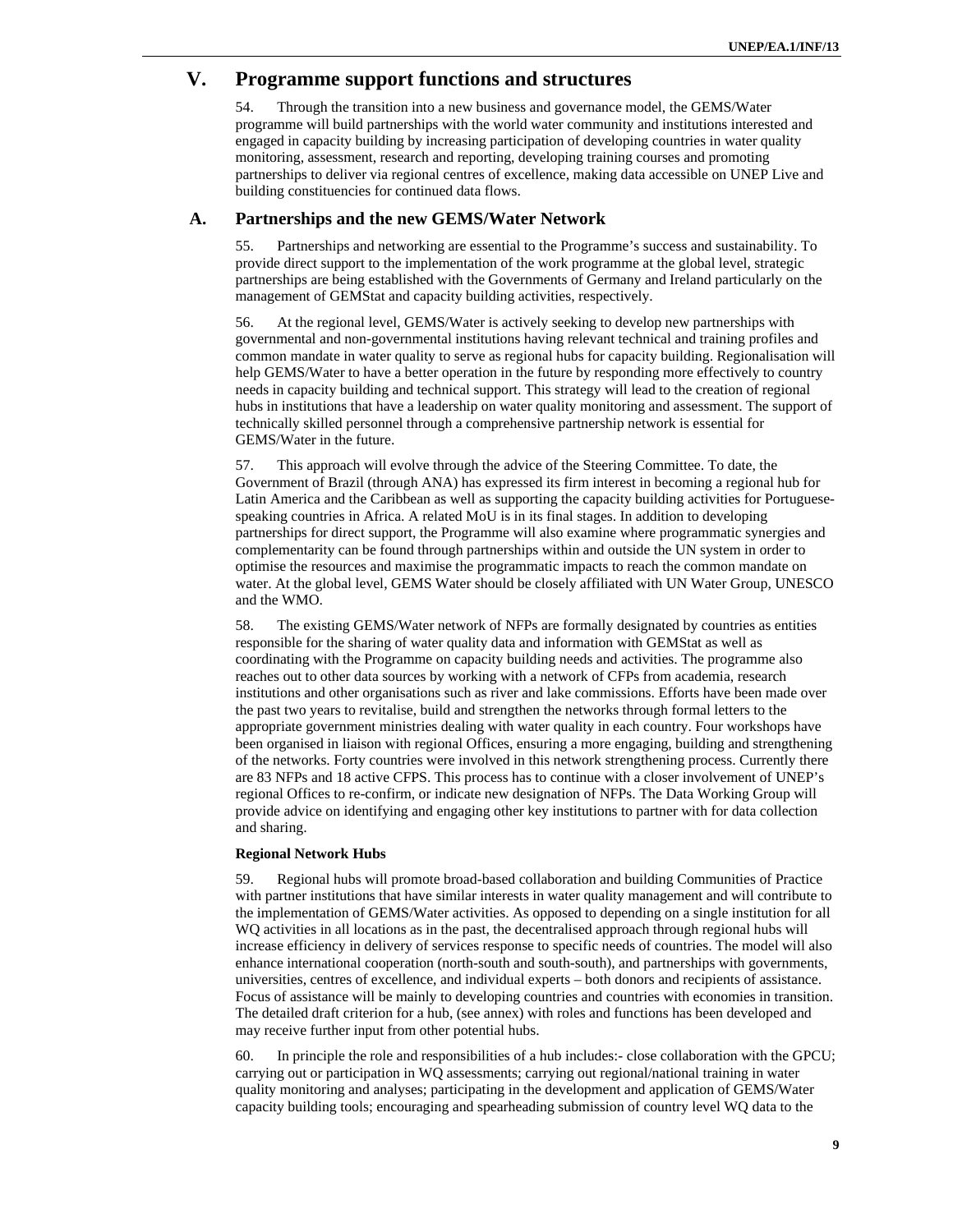UNEP Live Platform; and contributing to the Programme's fundraising efforts by carrying out resource mobilisation at the regional level; and organising WQ outreach activities, among others. UNEPs regional Offices will closely follow up on activities of regional hubs and will assist the GPCU in coordination of activities at this level.

#### **Member countries network**

61. National Focal Points: In the past, data submissions have been through formal agreements between GEMS/Water and each national WQ authority submitting data and information through the designated NFP on a variety of parameters, on a yearly (or one time per year) basis. This practise will need to be reworked through discussions with the GEMS/Water Programme, and the new host of the GEMStat. In addition, modalities for making data available on the open access system of UNEP Live will be worked out with the GEMS/Water Programme.

#### **Collaborating Centres Network**

62. In addition to data provided by national authorities, GEMS/Water also welcomes data and information provided by other institutions and monitoring programmes that regularly monitor water quality through a Collaborating Focal Point (CFP), e.g. universities, research organisations, river and lake commissions, intergovernmental organisations, non-governmental organisations, etc. Currently GEMS/Water has a network of institutions contributing data to the Programme, e.g. Mekong River Commission, etc. Opportunities for use of their data on the UNEP Live open access system will have to be developed.

## **B. Capacity-building**

63. Building and strengthening institutional and human capacity of countries to collect, generate, analyse and share freshwater quality data and indicators remain a priority for GEMS/Water. Communicated through the GEMS/Water networks, the requests from countries for capacity development cover a variety of subjects ranging from, for instance, technical capacity to conduct laboratory analyses, or capacity to design a national water monitoring programme and select meaningful indicators, to institutional capacity to use scientific data for assessment, providing information for water policies and regulations. Such diverse demands require a comprehensive approach to effectively tackle the challenges from technical and technological aspects through stronger and broader collaborations with existing and new networks of partners, centres of excellences as well as Communities of Practice.

64. The capacity building in water quality monitoring is important not only in the GEMS/Water context, but also necessary in the implementation of other global processes, e.g. the Bali Strategic Plan for Technology Support and Capacity Building, the Post-2015 Development Agenda and SDGs relating to water, as well as global and regional MEAs. According to the 2013 report from the Working Group on Monitoring and Indicators of the UN system task team on the Post-2015 UN Development Agenda, capacity and potential capacity of countries for data collection, analysis and reporting are perquisite to the development and monitoring of new indicators and targets. It also stresses the importance in investing in building capacities at both national and international levels.

65. The GEMS/Water capacity building has been reconfigured to better respond to the diverse capacity needs taking into account the necessary engagement of new and potential partners and stakeholders; the need for a more robust delivery and stronger ownership of the programme at national and regional levels; and the opportunity to actively contribute to broader initiatives. Under the partnership agreements currently being developed between Ireland and UNEP, a new GEMS/Water Centre for Capacity Building is foreseen to lead the capacity building activities with support from a consortium of Irish universities and institutions. It will partner with the FIH in Germany as co-hosts of the new GEMS/Water Programme. It will be designed to deliver the work at national regional and global levels in close coordination with GPCU and a network of regional hubs. The new Centre is likely to be at University College Cork (UCC), under the umbrella of its Centre for Global Development, acting on behalf of the Irish Department of Environment, Community and Local Government (DECLG) and Department of Foreign Affairs and Trade (Irish Aid).

66. As described in Section V above, the new configuration of regional hubs will be instrumental in the national and regional implementation of GEMS/Water. A regional hub will be asked to act as a regional (or sub-regional) champion in order to facilitate and support the implementation of GEMS/Water programme on a regional (or sub-regional) scale including capacity building activities. The regional hubs serve as a direct mechanism to deliver the capacity building and training more effectively and efficiently at the regional level, in conjunction with the new GEMS/Water Centre for Capacity Building. As a bottom-up approach, the regional hubs play a key role in identifying and conveying national and regional capacity needs and priorities to the global programme.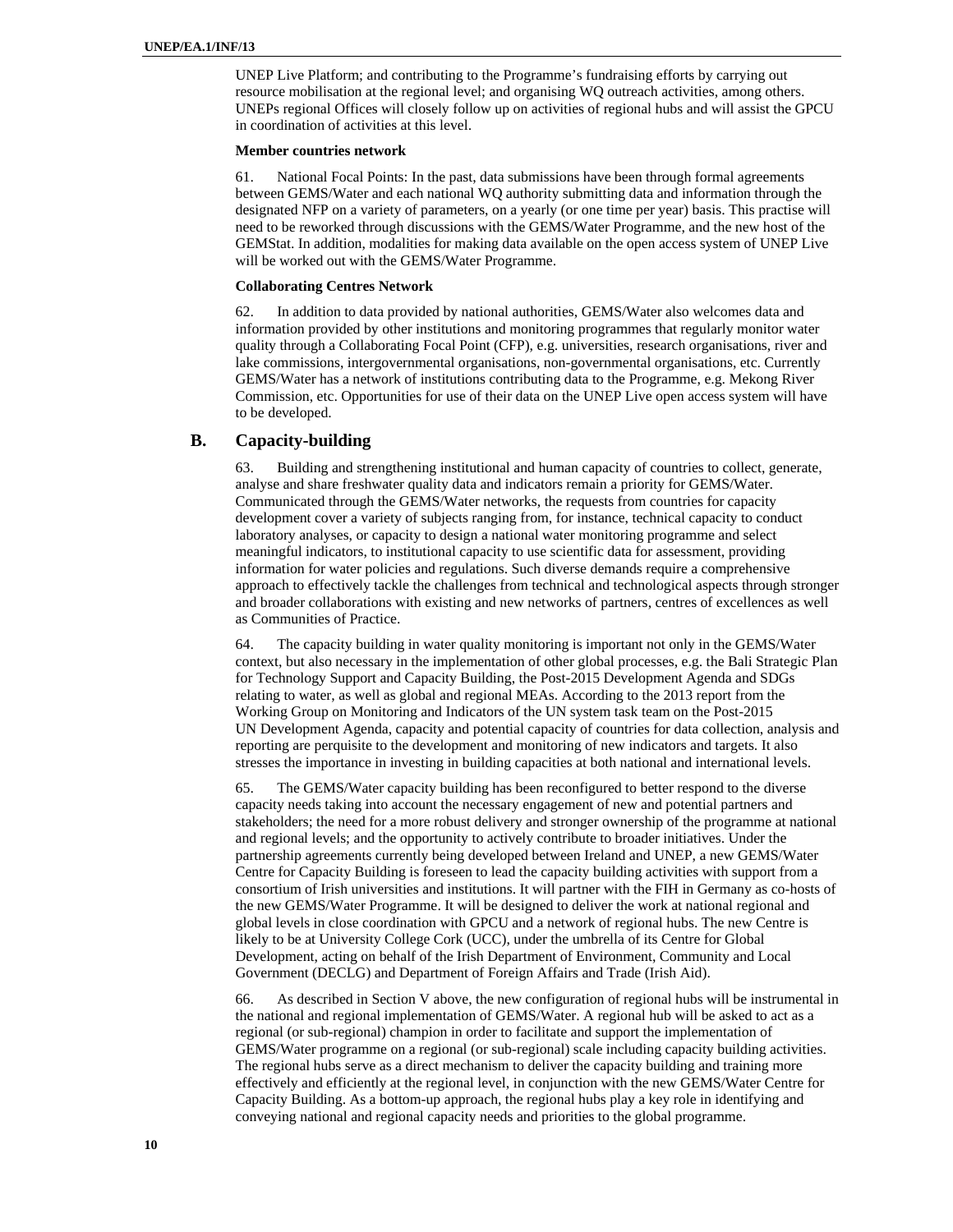67. In general terms, a range of capacity building activities that would be offered by the GEMS/Water Centre for Capacity Building include, for example,

(a) Design of appropriate, or tailor-made, monitoring programmes to meet specific objectives for both surface and groundwater;

(b) Technical training on sampling and analytical techniques for water quality monitoring;

(c) Training on the basics of quality assurance in monitoring programmes;

(d) Training in water quality assessment principles and approaches using national monitoring data and production of State of the Environment reports;

(e) Development of new tools and methods for water quality monitoring and assessment in relation to national needs, e.g. tailored water quality indices, biological monitoring methods, real-time monitoring, sensor development and deployment;

(f) Training of third-level teachers on monitoring method development, programme design, current approaches to water quality assessment and integrated water resources management;

(g) Training in environmental monitoring and technology-supported solutions to water quality management;

(h) Training on utility of and access to UNEP Live and its features.

68. Given a breadth of capacity issues to address and limited resources available, the Programme will also take advice from the Working Group on Capacity Building which will consider such matters as,

(a) Common demands for capacity building at global and regional levels in relation to existing capacities;

- (b) Priority needs in relation to the SDGs and other key processes;
- (c) Specific capacity needs to help improve the data gaps and geographical coverage;
- (d) The versatility of existing capacity building tools and materials to meet the needs; and,
- (e) The Programme's capacity to timely respond to countries' requests.

## **C. Technology support**

69. Technology has a crucial role to play in the water quality monitoring. Through the consortium of Irish institutions and hubs, GEMS/Water will have the opportunity to work with a large number of universities and research institutes, including particularly those specialised in modern technologies in water monitoring and remote sensing. Emerging sensor technologies have the capability to provide real-time information on variability of pollutants present and concentrations, as well as early detection of extraordinary events. Presently the water quality information is often obtained from discrete samples and analysis of a few parameters with inconsistent frequency for some parameters both temporally and spatially. This leaves a gap that can be filled by innovative technologies such as in-situ sensors where continuous high-frequency data can be accessed on-site or remotely. To the extent possible, GEMS/Water aims at promoting the accessibility to and application of innovative and affordable technologies to enhance the capacity of developing countries to apply and benefit from the new innovations. This will also provide countries with an opportunity to be involved in the technological research and development.

# **VI. Conclusion**

70. During the transition phase, links/synergies between GEMS/Water and water assessment activities will be strengthened and operationalized (if not yet the case). Links to activities aiming to guide indicator and normative processes such as the international water quality guidelines for ecosystems (IWQGES) will be worked out. GEMS may play a critical role as a nucleus supporting the different initiatives in the broad aspect of water quality monitoring and ensuring quality and scientific rigor to enable evidence based decision making. This is seen as a key contribution to the Post 2015 development agenda. The plans to address data gaps on water quality as well as ways and means to collect data from both technical and political contexts will be worked out in more details. The GEMS/Water programme will address the national capacity building and promote country buy-in with regard to data accessibility and collection (including the different ways and means of technological development). It will build a strategy to monitor and support the water quality and waste water related aspects in SDG targets and will liaise with appropriate partners and organisations in the field of data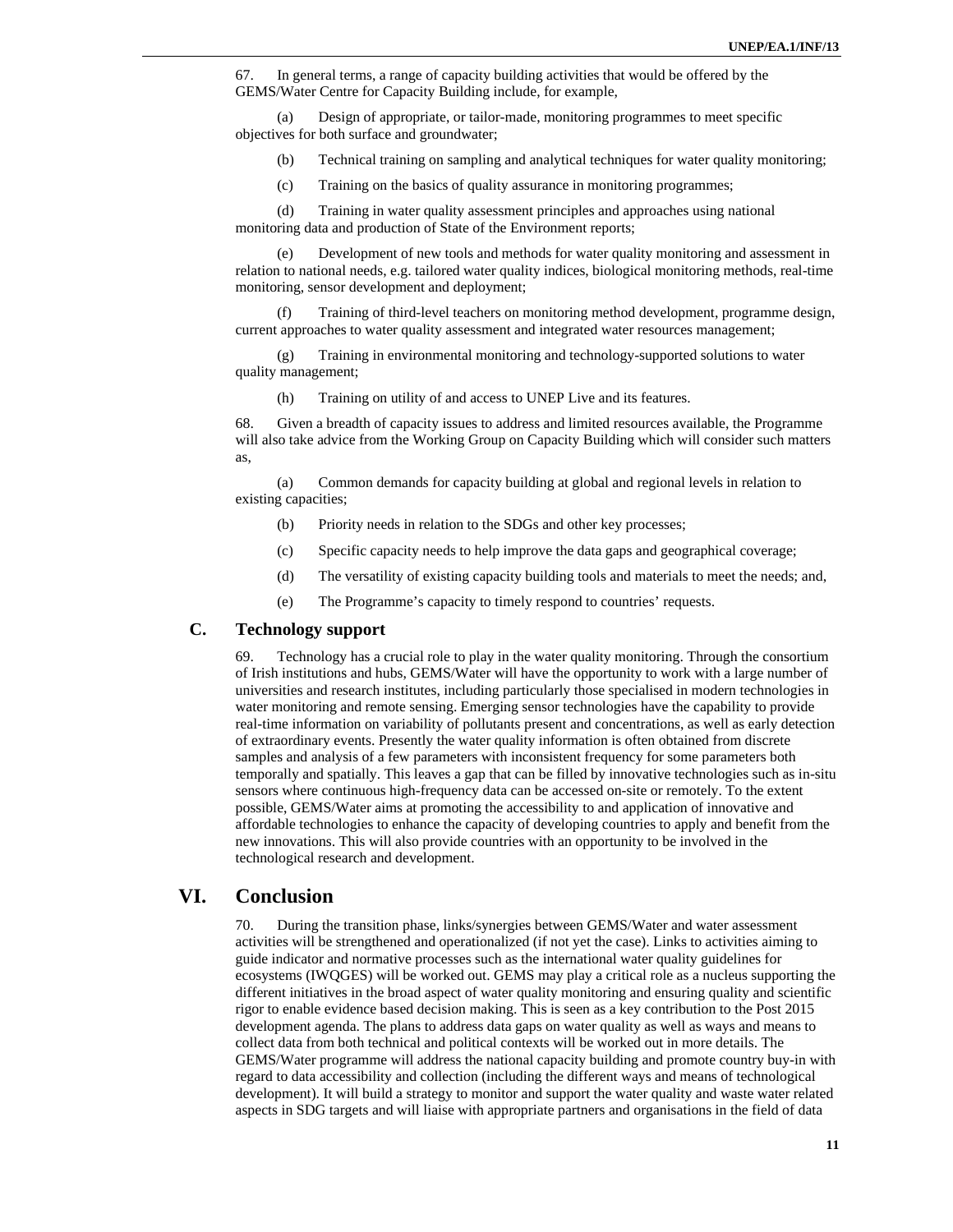management. Here GEMS/Water is well positioned to improve global coverage and consistency of water quality related data and to make use of the technical, educational and scientific opportunities. Pathways for the future will be for GEMS/Water to support and customise capacity development efforts, improve freshwater monitoring systems and exchange technology that can support national, regional and global assessments namely also in contribution to the regional and global implementation of UNEP's Global Environmental Outlook (GEO) process.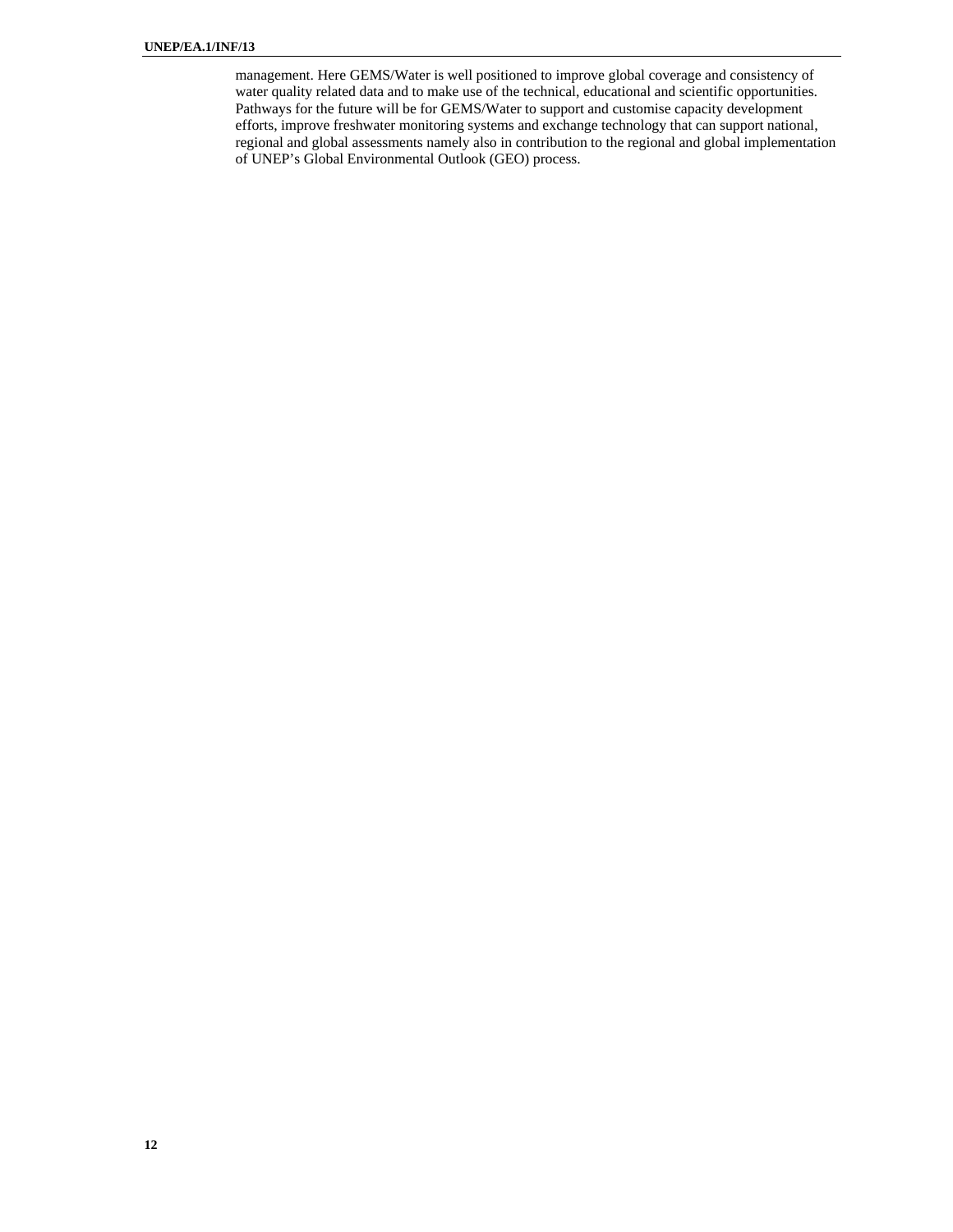# **Annex**

# **Draft terms of reference: GEMS Water/ regional hubs**

### **Mission**

 *Supporting the regional implementation of GEMS Water towards coherent regional water quality/quantity monitoring and enabling multi scale assessments and decision support* 

### **Rational**

1. As opposed to depending on a single institution for all WQ activities in all locations as in the past, the decentralised approach through Regional Hubs is aimed to increase efficiency in the delivery of services in response to specific needs of countries/regions. The model will also enhance international cooperation namely north-south and south-south exchange and capacity building, partnerships with governments -both donors and recipients of assistance, universities, centres of excellence, and individual experts and decision makers. Focus of assistance will be mainly to developing countries and countries with economies in transition.

2. In restructured GEMS Water – Regional Hubs will be created through collaboration with regional and national centres of excellence and Communities of Practice with similar interests and appropriate capacity in water quality monitoring, networking, and capacity building. Regional Hubs will work in collaboration with and be supported by UNEP's Regional Offices (*not only ROs, also central coordination unit*). Criteria and their proposed roles and functions in generic terms are given below. It is expected that roles and functions as well as priorities will reflect the specifics of regional needs.

### **Operation**

3. Regional Hubs will promote broad-based collaboration with partner institutions engaged in water quality/quantity data and management and will contribute to the implementation of GEMS/Water activities on a regional scale. In general the role and responsibilities of a hub should include:

(a) Close collaboration with the GPCU, GEMStat, the capacity building centre, and data networking, including UNEP Live;

(b) Encouraging and spearheading accessibility and submission of country/regional level WQ data and working with the UNEP Live Platform, by building national and regional networks and engaging with Communities of Practice engaged in country and regional assessments;

(c) Supporting or carrying out (participating in) WQ assessments;

(d) participating in the development and application of GEMS/Water capacity building tools including to carry out regional/national training in water quality monitoring and analyses (*refer to guidance of capacity building WG*);

(e) Contributing to the Programme's fundraising efforts by carrying out resource mobilisation at the regional level; and organising WQ outreach activities. (UNEP's Regional Offices will closely follow up on activities of regional hubs and will assist the GPCU in coordination of activities at this level);

(f) Engaging in South–South dialogue and exchange as to build capacity across Regional Hubs.